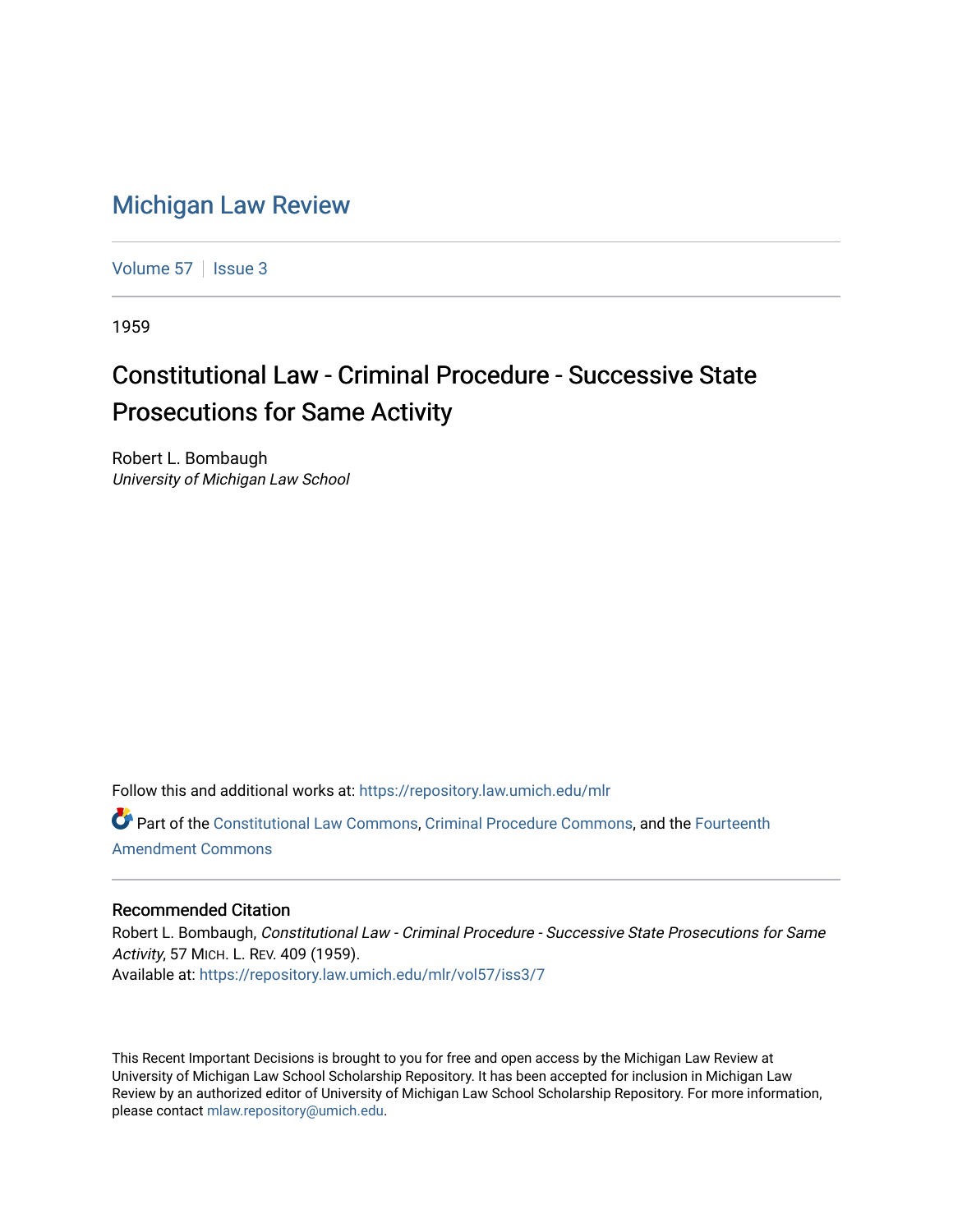CONSTITUTIONAL LAW-CRIMINAL PROCEDURE-SUCCESSIVE STATE PROSE-CUTIONS FOR SAME ACTIVITY-Petitioner, suspected of having robbed five persons on a single occasion, was indicted and tried for the robbery of three of them. His sole defense was alibi and he was acquitted when only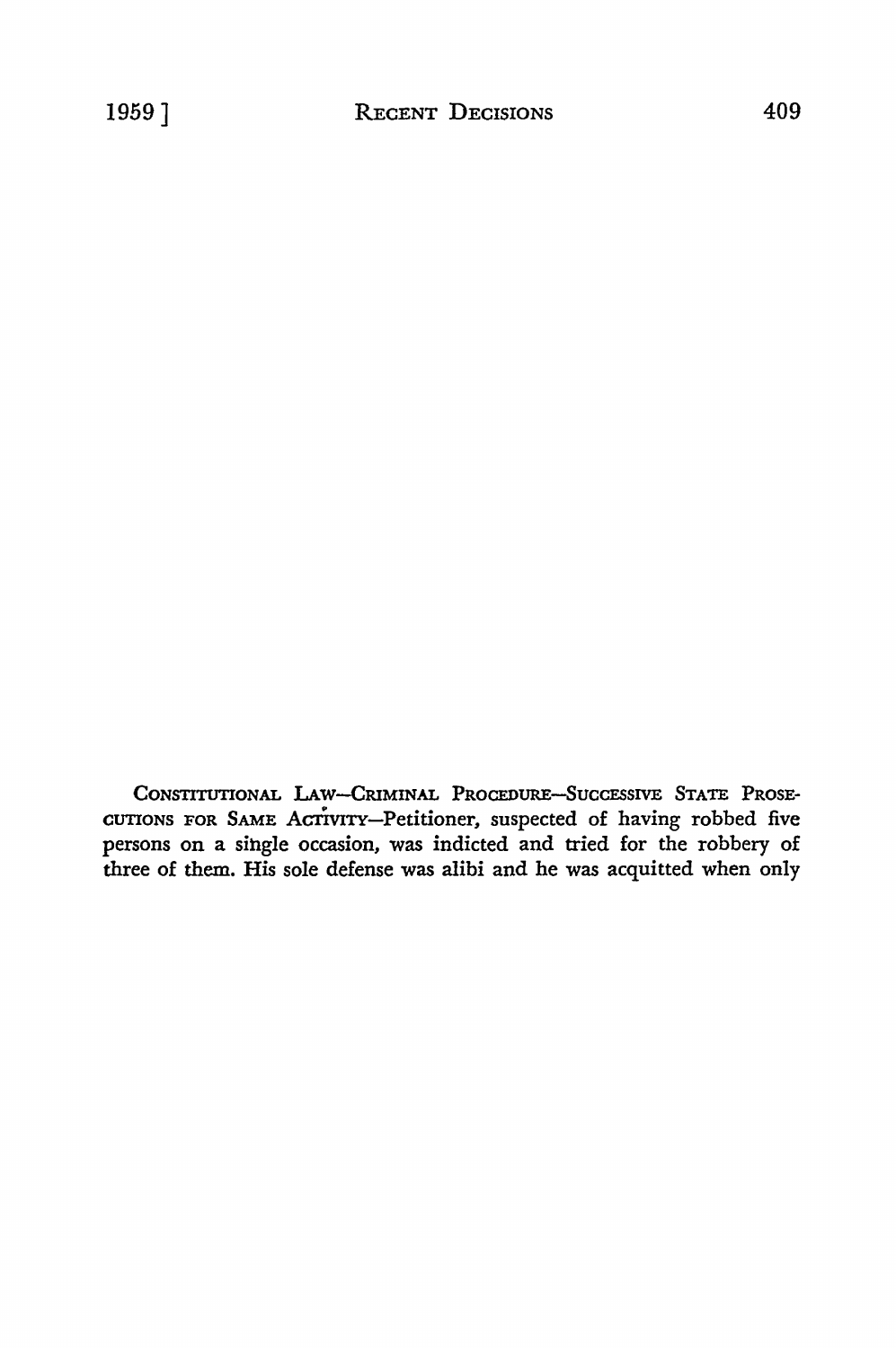one of the five victims identified him as the robber. Petitioner was then tried under an indictment for the robbery of a fourth victim. Petitioner interposed the same defense but was convicted at this second trial. The New Jersey Supreme Court affirmed. **On** certiorari to the United States Supreme Court, *held,* affirmed, three justices dissenting.1 Neither the successive trials nor the failure of the court to apply the doctrine of collateral estoppel to the facts of this case constituted a deprivation of petitioner's liberty without due process of law. *Hoag v. New Jersey,*  356 U.S. 464 (1958).<sup>2</sup>

The circumstances of the principal case raise interesting questions regarding the protection to be afforded defendants in successive prosecutions for the same allegedly criminal conduct. There are three main defenses to such prosecutions: double jeopardy, collateral estoppel and due process of law under the Fourteenth Amendment. Jeopardy attaches when a jury is impaneled to try the accused on a valid indictment or information before a court of competent jurisdiction,<sup>3</sup> and the double jeopardy safeguard is designed to prevent a second prosecution for the same offense.<sup>4</sup> Double jeopardy frequently fails to provide adequate protection against harassment by successive prosecutions, however, because of the narrow meaning given the phrase "same offense."5 In a majority of states the offenses charged are not the same unless the facts alleged in the second indictment, if given in evidence, would have supported a conviction on

l Chief Justice Warren dissented on the ground that due process includes collateral estoppel and the trial court improperly refused to apply the doctrine. Justice Douglas, with Justice Black concurring, dissented on the basis of Green v. United States, 355 U.S. 184 (1957), apparently viewing that case as establishing a "same transaction" definition of "same offense" for purposes of double jeopardy. In this connection it should be remembered that Justices Black and Douglas have supported the proposition that the Fourteenth Amendment incorporates the Fifth Amendment. See their dissenting opinion in Adamson v. California, 332 U.S. 46 at 68 (1947).

· 2 In a companion case petitioner was charged in four separate indictments with the murder of his wife and three children, all of whom were found in a burning building with bullet wounds in their heads. In three successive trials petitioner was convicted of first degree murder of his wife and two of the children respectively. In the first two trials the penalty imposed was imprisonment while in the third the penalty was death. The Court upheld this third conviction, four justices dissenting (including Justice Brennan who had disqualified himself in the Hoag case), despite the fact that evidence of all four deaths was allowed to go to the jury over petitioner's objections in each of the trials. The Court relied on the reasoning of the Hoag case. Ciucci v. Illinois, 356 U.S. 571 (1958).

3 McCarthy v. Zerbst, (10th Cir. 1936) 85 F. (2d) 640, cert. den. 299 U.S. 610 (1936); People ex rel. Meyer **v.** Warden, 269 **N.Y.** 426, 199 N.E. 647 (1936).

<sup>4</sup>The double jeopardy provisions of most state constitutions are similar to the federal provision, "nor shall any person be subject for the same offense to be twice put in jeopardy of life or limb." U.S. CONST., Amend. V. New Jersey's provision, involved in the principal case, is substantially different. "No person shall, after acquittal, be tried for the same offense." N.J. CONST., Art. I, [11.

<sup>5</sup>See generally Kirchheimer, "The Act, the Offense and Double Jeopardy," 58 YALE L. J. 513 (1949).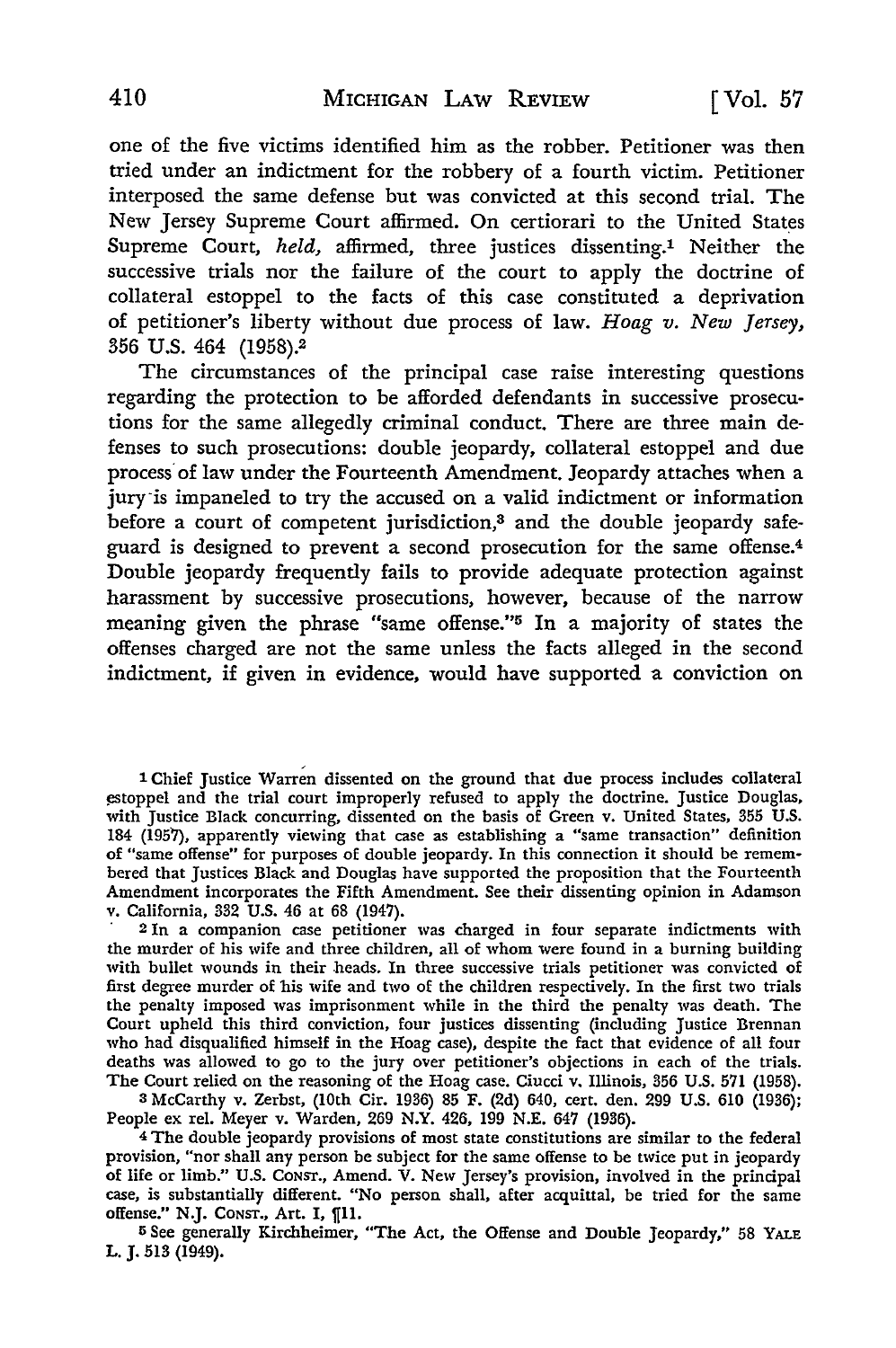the first indictment, $6$  or unless the same evidence would sustain a conviction in each case.7 By charging the accused with a theoretically different offense a prosecutor can frequently avoid the prohibition against a second trial.<sup>8</sup>A few courts apply double jeopardy whenever the offenses charged result from a single transaction or act.9 Properly applied this test could provide real protection against harassment but the same courts have narrowed this concept to the point where the robbery of two persons at the same time, for example, constitutes two different acts.<sup>10</sup> This approach, taken by the state courts in the instant case, $11$  was accepted by the Supreme Court as removing petitioner's claim of double jeopardy from application. Collateral estoppel, which can arise only after a valid final judgment,12 prevents relitigation of issues already determined.13 This aspect of the doctrine of res judicata is generally accepted as applicable in criminal proceedings by most jurisdictions that have faced the issue.<sup>14</sup> Yet it provides little practical help to a defendant because of the difficulty in determining what issues were in fact resolved by a prior general verdict of not guilty or guilty of a lesser included offense. In federal prosecutions this is a determination of law made by the judge after examining the record in the first trial.15 This procedure was accepted by the court below in the principal case but the trial judge was unable to determine what issues had actually been decided by the jury despite the fact that petitioner's sole defense in the first trial had been alibi.16 The majority of the Supreme Court refused to upset this ruling and thus held collateral estoppel inapplicable as a defense. The criminal defendant's last hope against harassment is to invoke the due process clause of the Fourteenth Amendment, which protects against an attempt "to wear the accused out by a multitude of cases with accumulated trials."17 Apparently no case,

6 Rex v. Vandercomb and Abbott, 2 Leach 708, 168 Eng. Rep. 455 (1796); State v. Roberts, 152 La. 283, 93 S. 95 (1922); State v. McGaughey, 45 S.D. 379, 187 N.W. 717 (1922). <sup>7</sup>Morgan v. Devine, 237 U.S. 632 (1915); Duvall v. State, Ill Ohio St. 657, 146 N.E.

90 (1924); State v. Magone, 33 Ore. 570, 56 P. 648 (1899).

s See Lugar, "Criminal Law, Double Jeopardy and Res Judicata," 39 IowA L. REv. 317 (1954).

9 State v. Cooper, 13 N.J.L. 361 (1833); State v. Mowser, 92 N.J.L. 474, 106 A. 416 (1919); Spannell v. State, 83 Tex. Crim. Rep. 418, 203 S.W. 357 (1918).

10 State v. Hoag, 21 N.J. 496, 122 A. (2d) 628 (1956). See also Thompson v. State, 90 Tex. Crim. Rep. 222, 234 S.W. 400 (1921).

11 State v. Hoag, note IO supra.

12 JUDGMENTS RE5TATEMENT §50 (1942).

13 JUDGMENTS RESTATEMENT §45(c) (1942).

14 Regina v. Miles, 24 Q.B.D. 423 (1890); United States v. Oppenheimer, 242 U.S. 85 (1916); Sealfon v. United States, 332 U.S. 575 (1948); comment,  $27$  TEXAS L. REV. 231 at 239 (1948).

15 Emich Motors Corp. v. General Motors Corp., 340 U.S. 558 (1951). This case involved use of a criminal prosecution as an estoppel in a subsequent civil suit against the defendant but the problem presented was the same as that here considered.

16 State v. Hoag, note 10 supra.

17 Palko v. Connecticut, 302 U.S. 319 at 328 (1937).